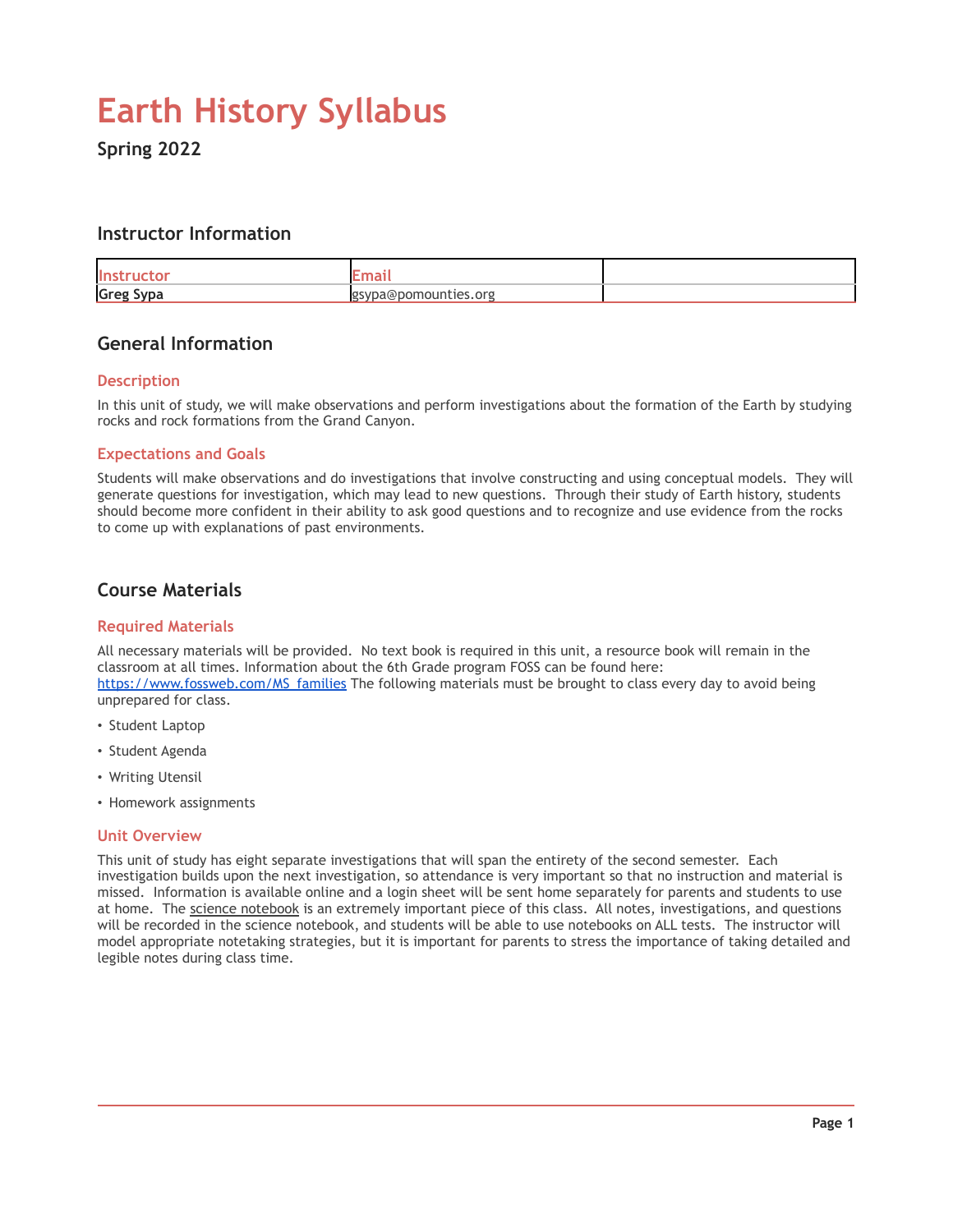# **Course Schedule**

| Week*     | <b>Topic</b>                                 | <b>PA State Standards</b>            |
|-----------|----------------------------------------------|--------------------------------------|
|           |                                              | https://www.pdesas.org/Standard/View |
| $1 - 3$   | Earth Is Rock                                | S.6.D.1.1.2                          |
|           | -Landforms around Earth                      |                                      |
|           | -Grand Canyon Rocks                          |                                      |
|           | -Rock Layer Correlation                      |                                      |
| $3 - 5$   | <b>Weathering and Erosion</b>                | 3.3.7.A1                             |
|           | -Stream Table                                |                                      |
|           | -Weathering                                  |                                      |
|           | -Soils                                       |                                      |
| $5-7$     | Deposition                                   | 3.3.7.A1                             |
|           | -Sandstone and Shale                         |                                      |
|           | -Limestone                                   |                                      |
|           | -Interpreting Sedimentary                    |                                      |
|           | Layers                                       |                                      |
| 7-9       | <b>Fossils and Past</b><br>Environments      | 3.3.7.A3                             |
|           | -Fossils                                     |                                      |
|           | -Earth's Timeline                            |                                      |
|           | -Index Fossils                               |                                      |
| $9 - 11$  | Igneous Rocks                                | 3.3.7.A6                             |
|           | -Earth's Layers                              |                                      |
|           | -Salol Crystals                              |                                      |
|           | -Types of Igneous Rock                       |                                      |
| 11-12     | <b>Volcanoes and Earthquakes</b>             | 3.3.7.A6                             |
|           | -Mapping Volcanoes and<br>Earthquakes        |                                      |
|           | -Moving Continents                           |                                      |
|           | -Plate Tectonics                             |                                      |
| $12 - 14$ | Mountains and Metamorphic 3.3.8.A6<br>Rocks  |                                      |
|           | -Plate Models                                |                                      |
|           | -Metamorphic Rocks                           |                                      |
| $14 - 16$ | Geo Scenarios                                |                                      |
|           | -Introduction to the Project                 |                                      |
|           | -Telling the Geological story<br>of a place. |                                      |
| $16 - 18$ | What is Earth's Story?                       |                                      |